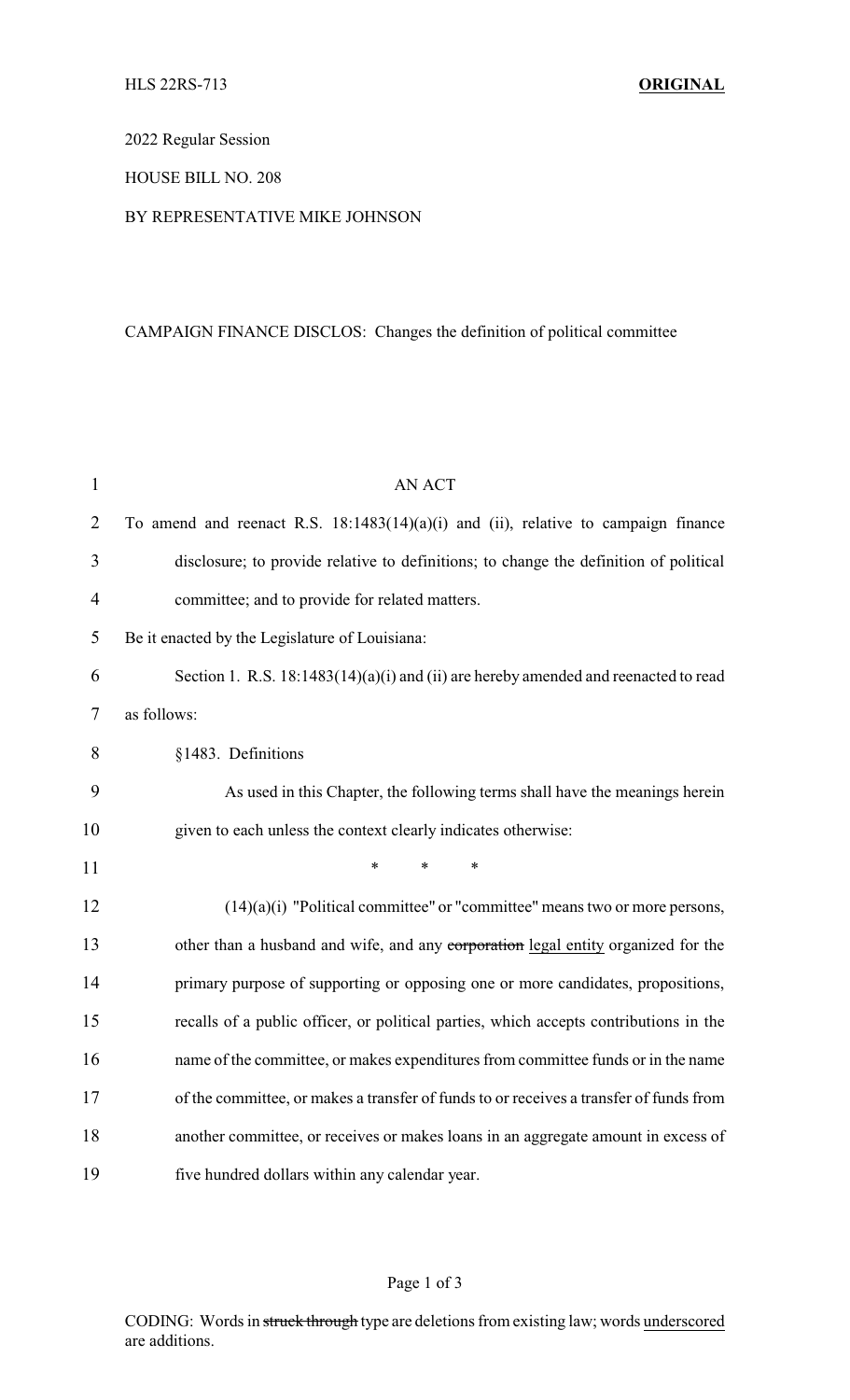| $\mathbf{1}$   | (ii) "Political committee" or "committee" shall also include two or more                |
|----------------|-----------------------------------------------------------------------------------------|
| $\overline{2}$ | persons, other than a husband or wife, and any corporation legal entity which           |
| 3              | supports or opposes one or more candidates, propositions, recalls of a public officer,  |
| 4              | or political parties, and which accepts direct payments for personal services related   |
| 5              | to an election or a campaign in the name of the committee in an aggregate amount        |
| 6              | in excess of five hundred dollars within any calendar year. Except that an entity that  |
| 7              | (aa) holds a license or permit duly issued by the appropriate governmental entity to    |
| 8              | provide the personal services provided, regularly does business in the area, and        |
| 9              | regularly has done business in the area for at least ninety days prior to the date the  |
| 10             | personal services are provided and (bb) the personal services provided are the same     |
| 11             | as the personal services regularly provided by the business in the normal and usual     |
| 12             | scope of its usual business activities shall not constitute a "political committee" for |
| 13             | purposes of the requirements of R.S. 18:1491.1 through 1491.8 which would require       |
| 14             | such an entity to keep records and submit reports.                                      |
| 15             | *<br>∗<br>*                                                                             |

#### DIGEST

The digest printed below was prepared by House Legislative Services. It constitutes no part of the legislative instrument. The keyword, one-liner, abstract, and digest do not constitute part of the law or proof or indicia of legislative intent. [R.S. 1:13(B) and 24:177(E)]

| HB 208 Original | 2022 Regular Session | Mike Johnson |
|-----------------|----------------------|--------------|
|                 |                      |              |

**Abstract:** Changes "corporation" to "legal entity" in the definition of political committee for purposes of campaign finance disclosure.

Present law defines "political committee" or "committee"as two or more persons, other than a husband and wife, and any *corporation* organized for the primary purpose of supporting or opposing one or more candidates, propositions, recalls of a public officer, or political parties, which accepts contributions in the name of the committee, or makes expenditures from committee funds or in the name of the committee, or makes a transfer of funds to or receives a transfer of funds from another committee, or receives or makes loans in an aggregate amount in excess of \$500 within any calendar year. Further provides that those terms include two or more persons, other than a husband or wife, and any *corporation* which supports or opposes one or more candidates, propositions, recalls of a public officer, or political parties, and which accepts direct payments for personal services related to an election or a campaign in the name of the committee in an aggregate amount in excess of \$500 within any calendar year.

Proposed law changes "corporation" to "legal entity" in the definition of "political committee" or "committee" and otherwise retains present law.

#### Page 2 of 3